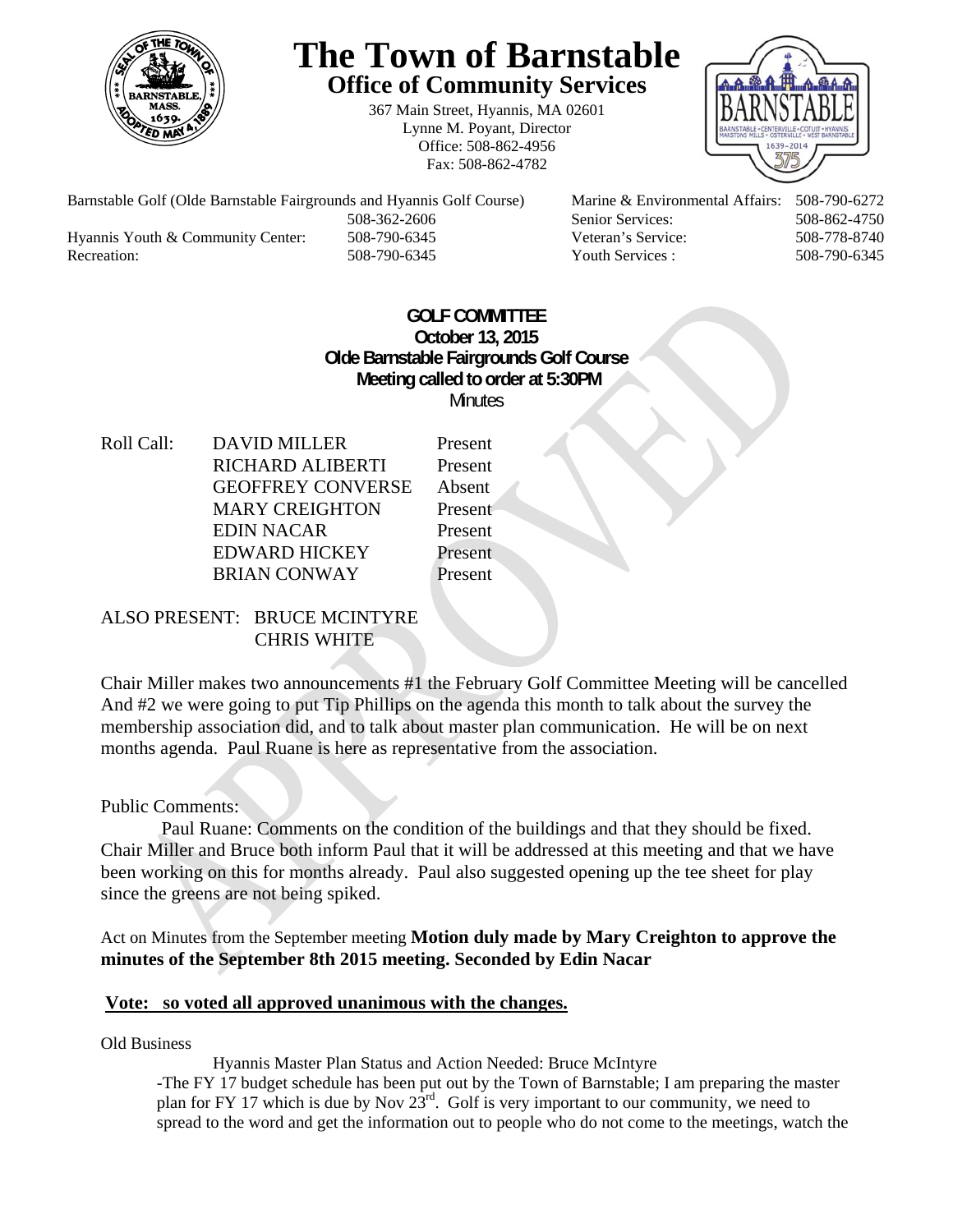meetings, or read the information we have sent out. We will be filming a piece on the renovation with Sara and channel 18.

Chair Miller asked if we have hired a consultant. Bruce: no we have not

 Chair Miller asks if the newsletter is still going out. Bruce: yes we are sending it out Brian Conway: Paul here is active in the community and at the golf courses and is still missing information. It is on all of us to help spread the word. Mary Creighton suggested a crib sheet of information for golfer to look at or put something on Facebook. Bruce - We have been spending a lot of time with social media and making a new website. Facebook is just one part of it and is now charging for advertising. Wayne- We have been updating our Google pages and adding new pictures and we also created a you tube page for each course and uploaded our signature hole series videos to each page.

Edin- Suggested getting in touch with the chamber of commerce to help support us – topic discussed Chair Miller- Can Patti Loyd write a letter to the finance committee or the task force to show how this will benefit the Town of Barnstable. Bruce- we can ask her, yes

#### Hyannis ADA Bathroom Status - Bruce McIntyre

-The project has been going very slowly. There have been many issues from hazardous material used in construction to electrical, plumbing, HVAC and structural issues. The project has been stopped because it has gone over budget and we have had to go back to Town Council to get additional funding from the Capital Trust Fund to finish the project. Once approved there will be a 30 day cool down period and the project can then be completed. The project was near completion and it is unfortunate that this happened but we need to follow the proper procedures.

Chair Miller- That does not bode well for future renovations to the building.

Bruce- Yes things will cost more but now the Town of Barnstable departments involved know that there could be more potential for extra costs

#### Olde Barnstable Renovation Status- Bruce McIntyre

-The two roofs are going out to bid soon; specs have been done

Phase 1 at OBF includes a new roof, trim, deck balusters, awning, and complete painting of the building

Phase 1 at Hyannis includes a new roof, trim, paint and a redesign of the front entrance to make it more inviting and handicap accessible.

Phase 2 which we will be submitting for FY 17 will include things such as windows doors and getting the exterior of the buildings done along with the foyer at Hyannis and the stair well, then we will move to the interior of the buildings. Ed Hickey asked when they are going to start construction on this building here.

Bruce- That is out of our hands.

Paul Ruane- asked why this program wasn't started 5 years ago. Bruce- There was a huge downfall in golf and there was no extra money we are and now we can do it.

Drinking Water on Course Follow Up- Chair Miller- We have to find some way to get water on the course. Bruce- We are going to work on finding a way to get water to our customers this winter.

Water Topic Discussed

 Richard Aliberti- Recalled that the coolers were taken away because of a board of health issue Ed Hickey- Hyannisport has a water cooler with cups straws.

Paul Ruane – There has to be way to get this done

Bruce – A beverage cart help takes the pressure off: Topic Discussed